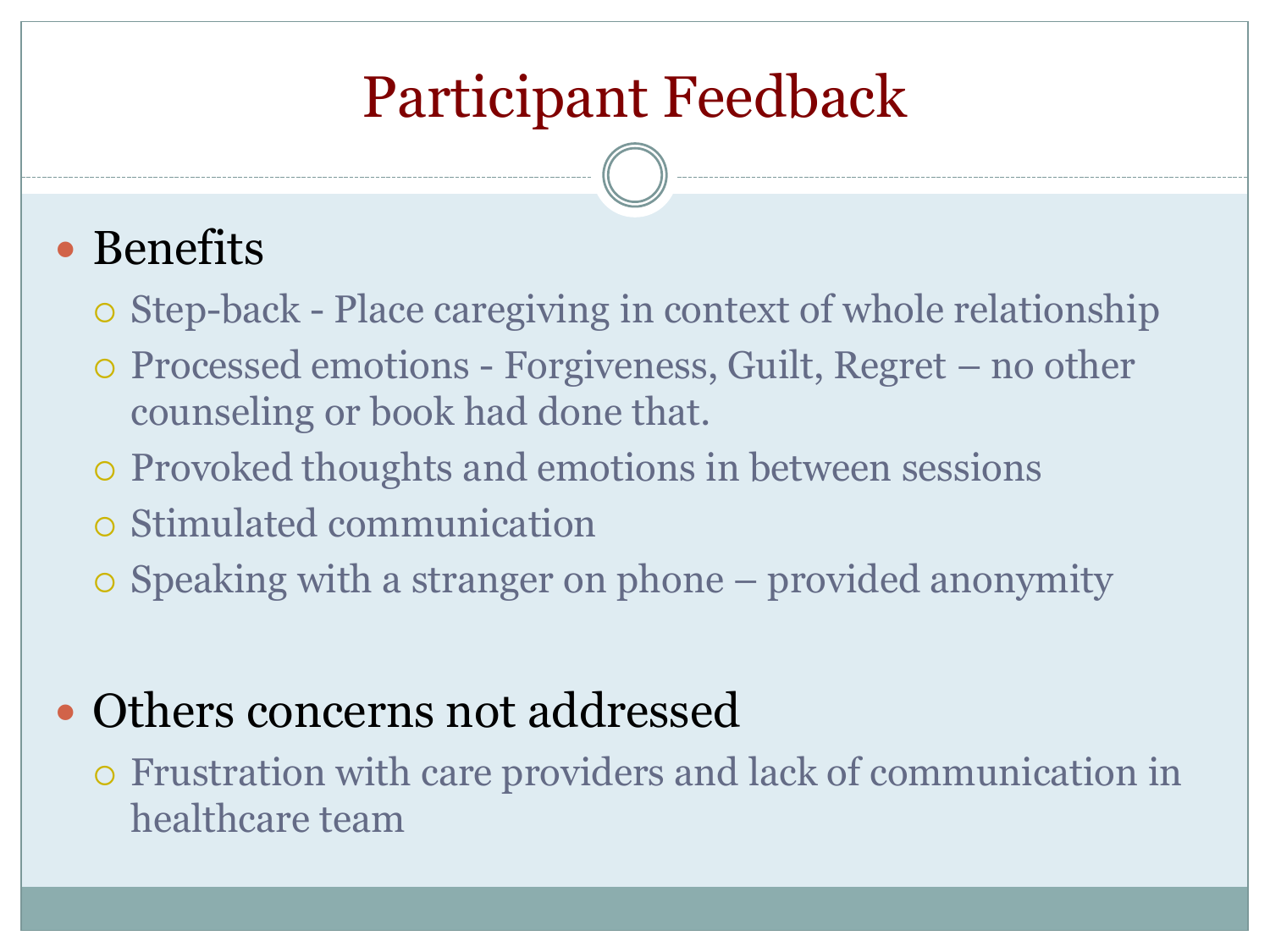## Participant Feedback

### • Timing

Various points in caregiving spectrum –needs change

- $\overline{\phantom{a}}$  Immediate post diagnosis would not be helpful
- $\angle$  Post hospice admission dying role crucial

#### • Implications

- Content would there be more tailored content
- Timing pre or post hospice, etc.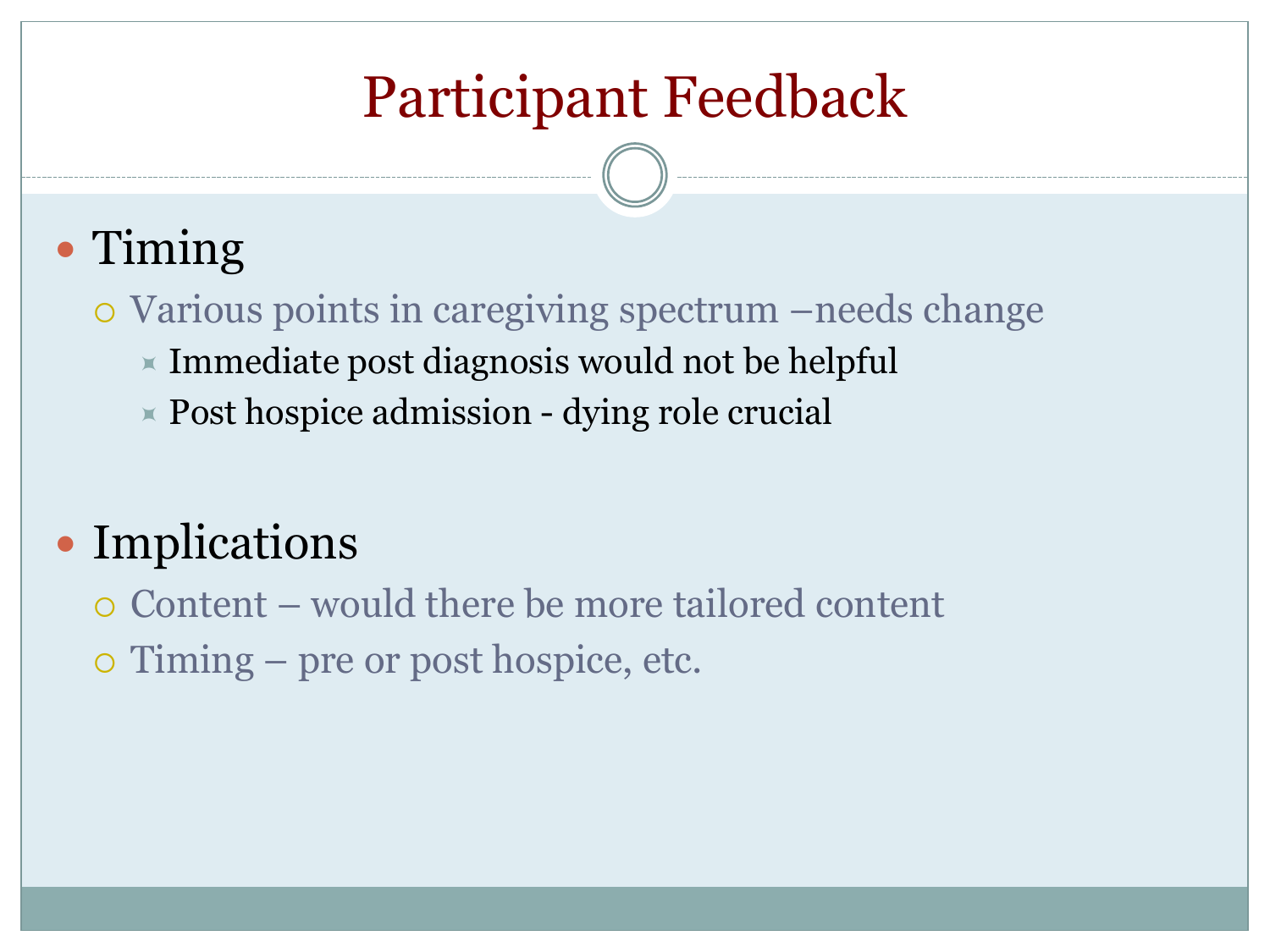### Step back from day-to-day

"Her questions make you reflect. As a caregiver you get very busy doing just that - the day to day business of feeding and bathing and the whole nine yards. So, I think its always good to sit down and think about not the mundane day-to-day routine activities, but to think about the spiritual, mental, and the inward processes that are going on with you."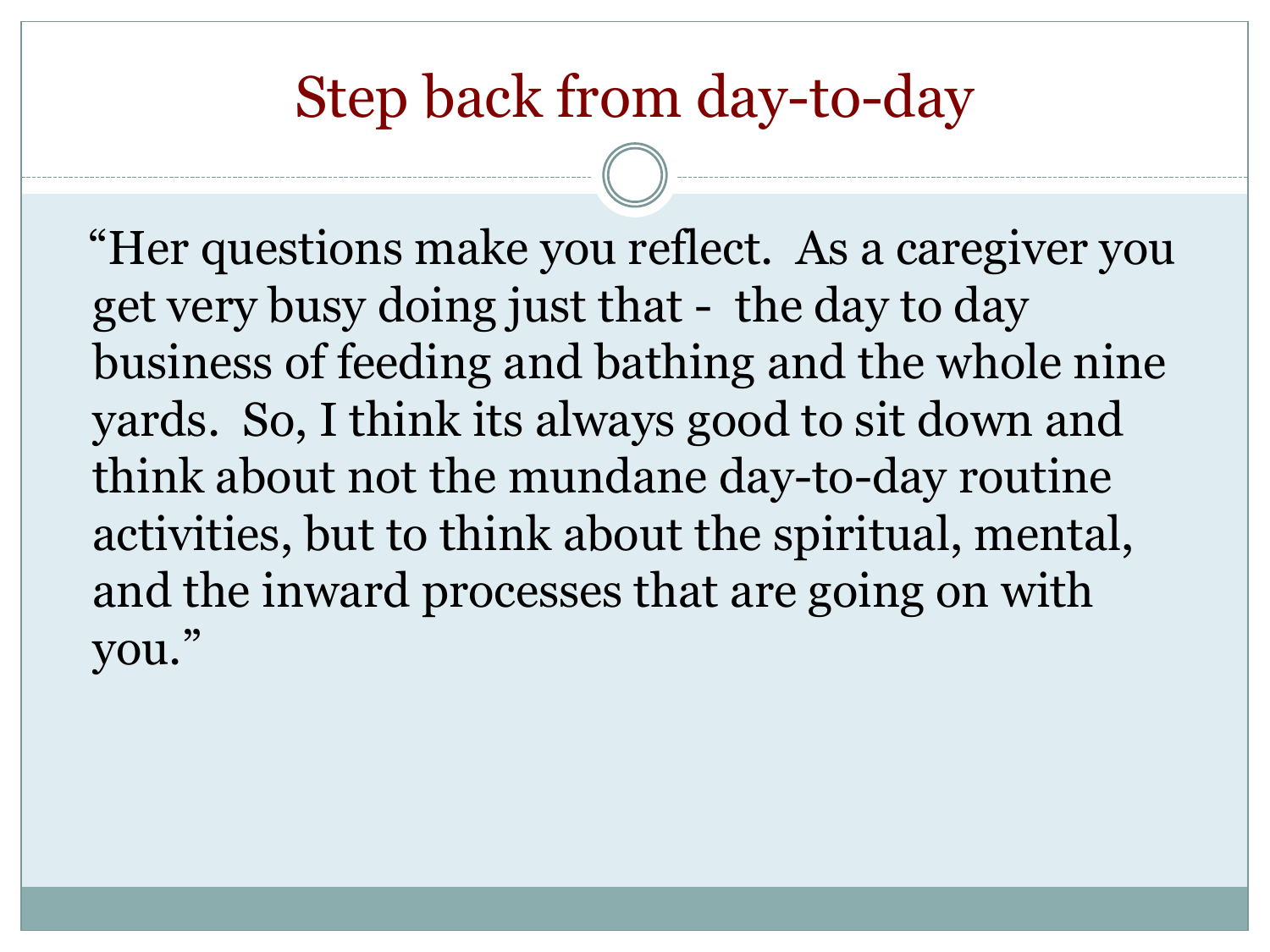#### Express emotions

"[The intervention] was an excellent experience for me to go through. There were times that it was very provocative in that it caused me to focus on words like guilt, which I had not focused on before in any of our conversations…. Dealing with that word *guilt* made me realize, yes, I was still angry at him."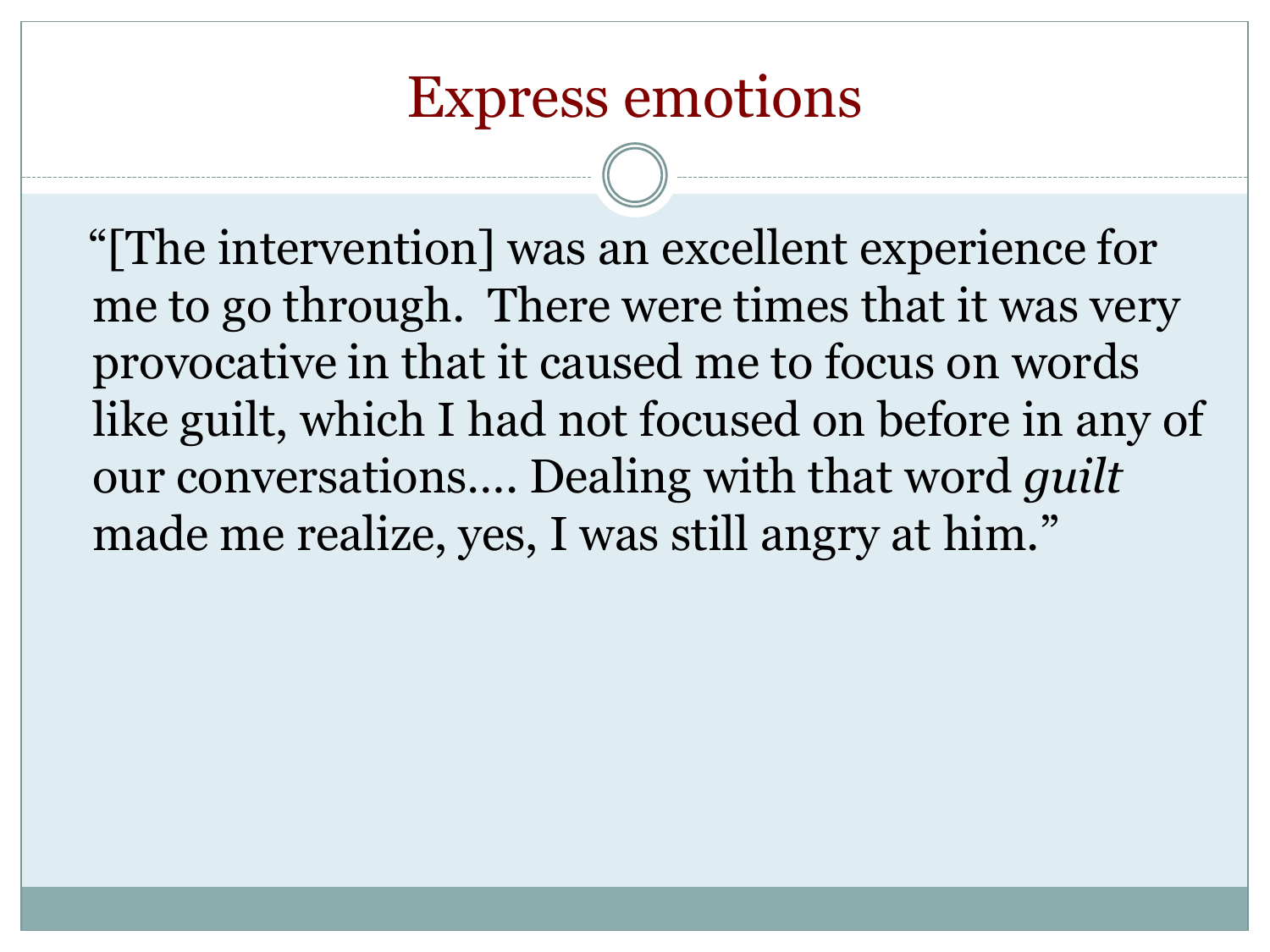## Spawned communication

"There are times when it was nice to bring up something and tell him about it and how it was kind of helpful. He thought it was very interesting…It helped me open up the communication with him a little bit more than waiting for a symptom to come up for us to discuss."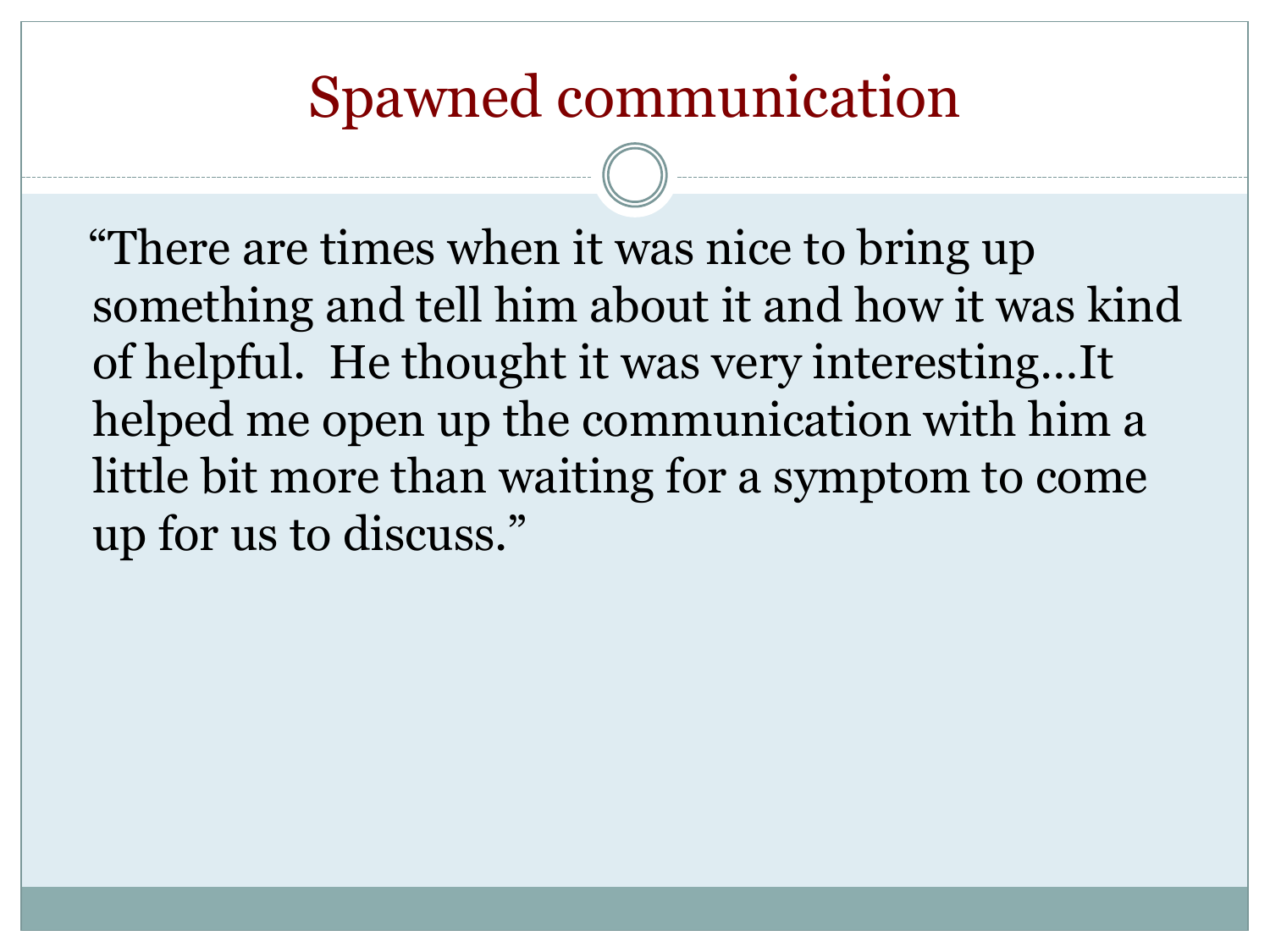## A Chaplain as Interventionist

- Overwhelmingly positive Non-religious
	- "I think that she is a person first and I'm not religious. I had to tell her that and I did. I thought she was very good really."

Religious

"Since I'm a fellow Christian it made me feel more relaxed and feel like we were on the same page. Now if I was someone that didn't believe in God, it might have been a different story. But for me it was a very good fit. "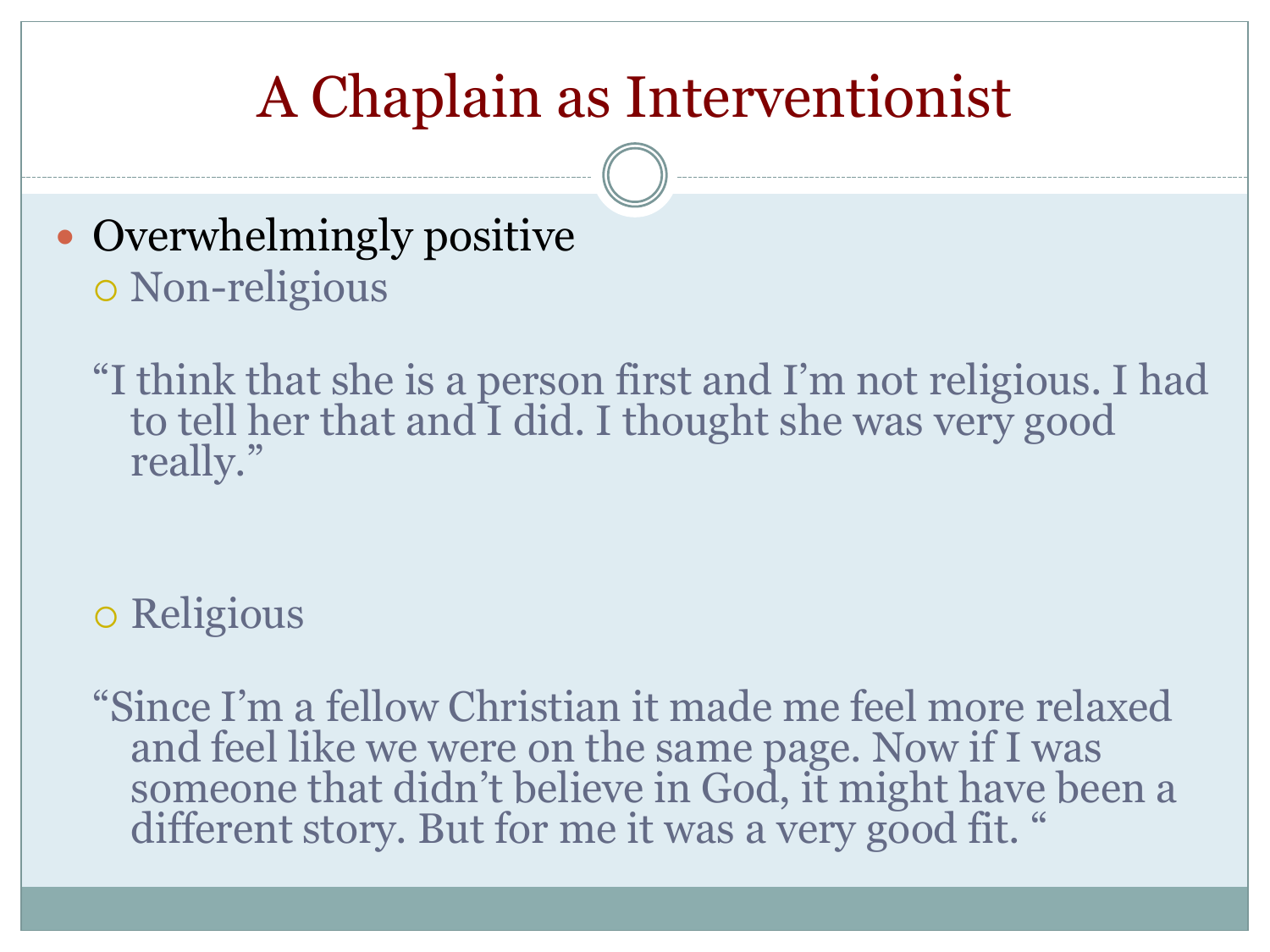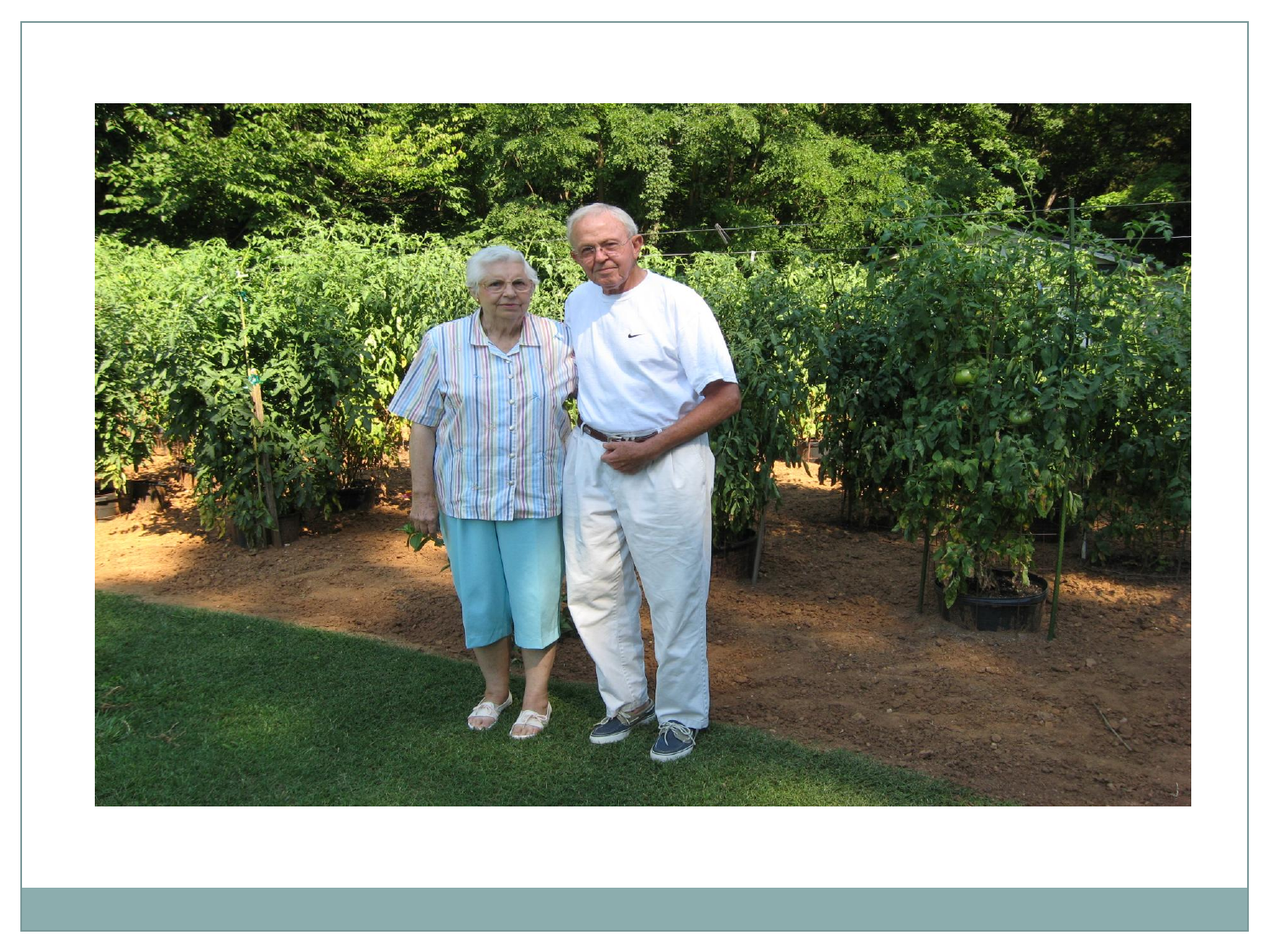#### Chaplain Feasibility & Acceptability

• This intervention is feasible & acceptable to chaplaincy care *"Caregiver Outlook "* has particular benefits for the chaplain's toolkit

Generally, manualization may be possible for many chaplains to engage

• The intervention's style/foci are familiar to healthcare chaplaincy clinical pastoral care (therapeutic frame, clinical sensitivity required) narrative-based approaches (spiritual assessment/pastoral conversation) open-ended questions ,focused probing, elbow room for adjustments, p.r.n.

Offered a supplement to spiritual assessment & care planning

 The intervention elicited information re: specialized pastoral care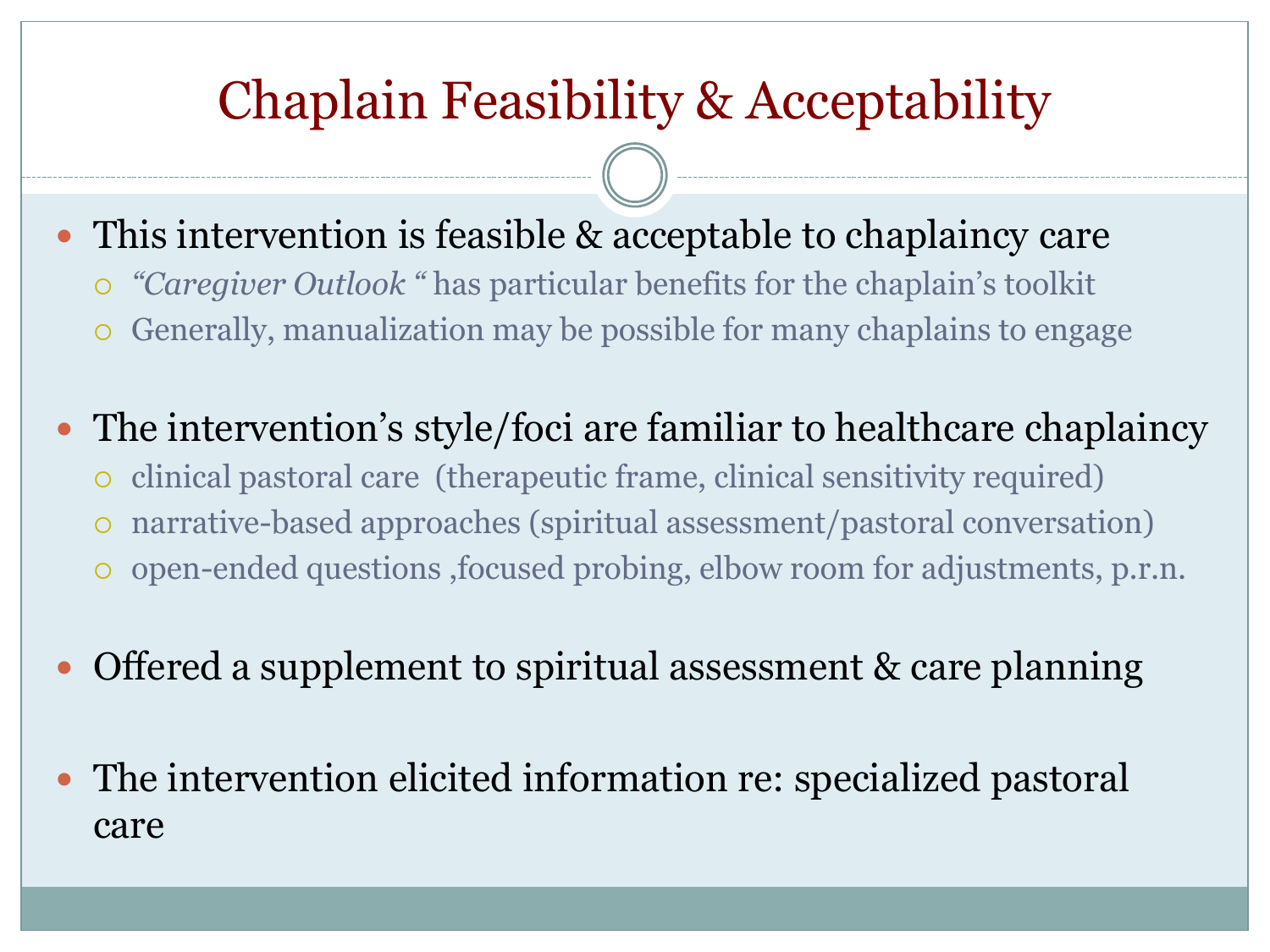## Opportunities for the Chaplain Toolkit

- An evidence-based and manualized intervention
	- $\blacktriangleright$  Human development theory, palliative care research, targeted questions

• Formal process for establishing care-relationships

- 3-part conversation crucible (beginning, middle, end; rapport/trust/topic)
- $\overline{\phantom{a}}$  Tool for care with palliative, worsening chronic conditions, end of life
- $\ast$  Possible training tool for clinical pastoral education (4<sup>th</sup> Unit Residency)
- Elicits information for partial assessment/planning One can gather information in at least 10-areas helpful for chaplaincy care
- Non-sectarian language allows room for diversity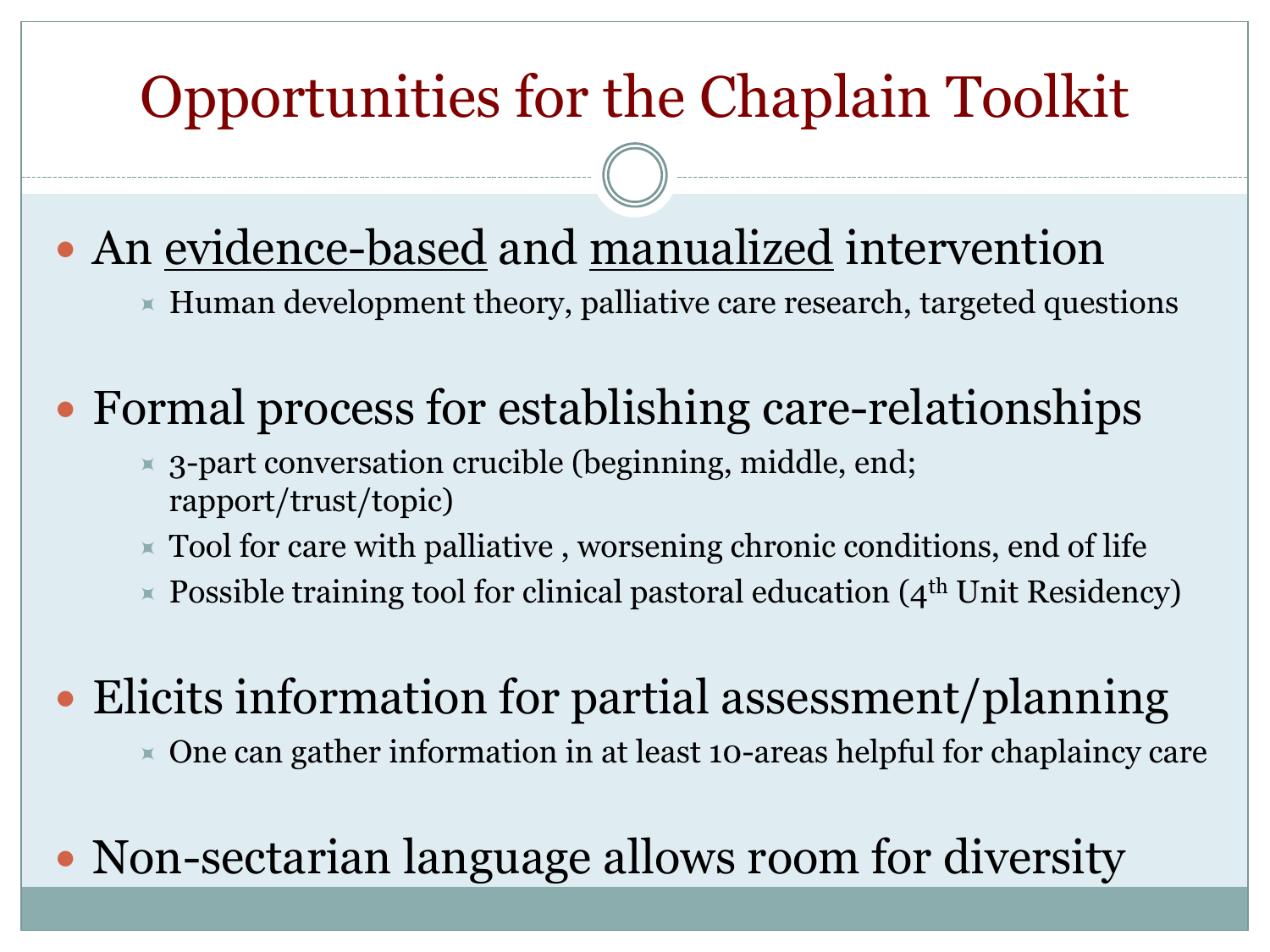### Challenges for the Chaplain Toolkit

 Primarily, it limited usual chaplain role/scope of service  $\angle$  No initial belief-set screening/spiritual history/assessment Unable to assess risk for offense or spiritual injury/re-injury in regard to "forgiveness" topics being explored by a "chaplain"

- Unable to probe and explore spiritual needs/resources  $\times$  Though sometimes could assess from information volunteered
- Unable to provide pastoral care when asked/assessed
- Caregiver-only communications
	- $\blacktriangleright$  Due to study limitations, no contact with pt/team/community
	- $\triangleright$  Due to study, could not engage additional "interventions"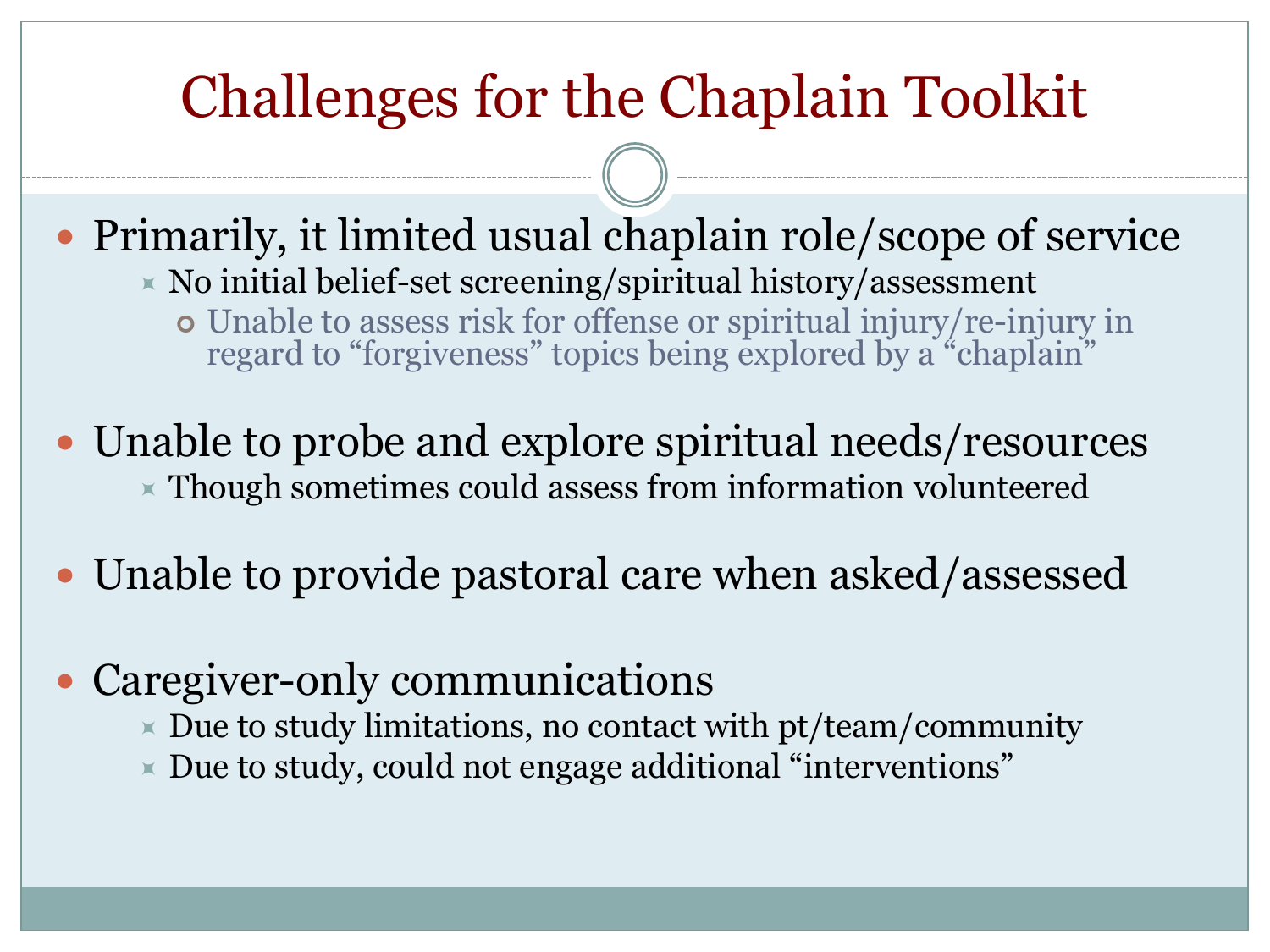## Potential Adaptations for the Chaplain's Scope of Service and Schedule

### • Spiritual Assessment & Pastoral Care Planning

- Integrate into the entire process
- Front-load or back-load around the intervention
- Offer to implement intervention as part of care-plan

# • Caregiver Support Group

- Adapt sessions to weekly group format *(60-min+)*
- Increased chaplain availability *(serve 6-8/60-min)*
- Pre-screen & build rapport *(assess distress, et al)*
- Co-facilitate *(chaplain /other psycho-social clinician)*
- Outpatient/inpatient *(clinic, specialized unit, phone)*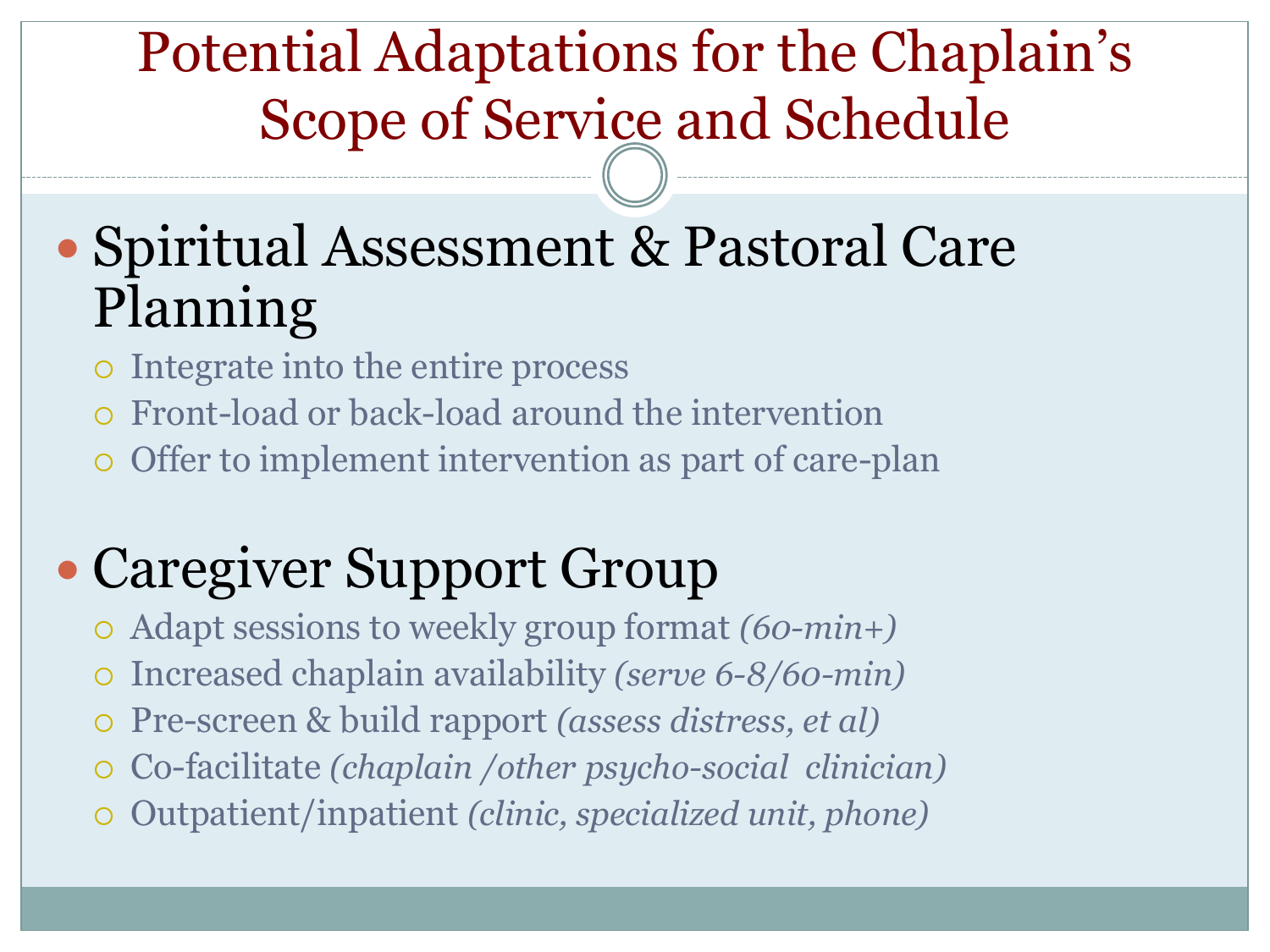## Skills and Abilities for Using Intervention

- Chaplain follows semi-structured script
- Proven pastoral care and counseling skills
	- effective probing and active listening without judgment/interpretation fluid, adjustable, and able to adjust to caregiver's emotional needs

### Awareness of theories, terminology, and distinctions

 human development field (i.e., tasks, planning/completion, legacy…) pastoral care, chaplaincy care, religious care, and philosophy/ethics

## • Proficient in healthcare chaplaincy

- ideally, an experienced "Board Certified Chaplain" (BCC)
- adept at conveying respect for person with beliefs different from self (spiritual, philosophical, socio-cultural, political, geographical, generational…)